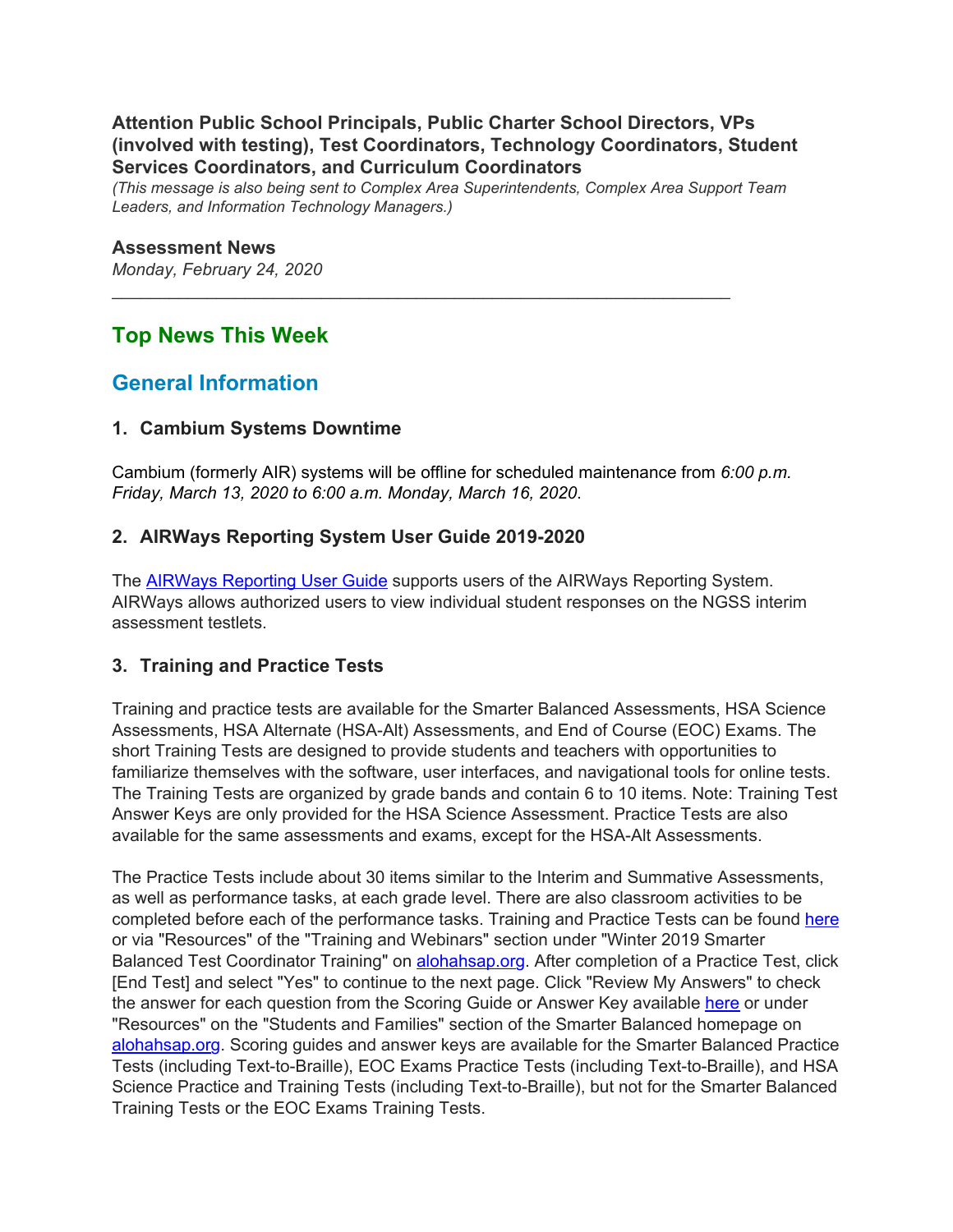### **4. Site Preparation for Test Administration**

Test Coordinators should remind Test Administrators that all posters, charts, and other instructional aids or materials need to be removed or concealed in test environments (classrooms or labs) prior to the administration of a test. If the test is to be administered in a classroom or lab that has non-removable posters or signage, these items must be covered using large pieces of paper. For test environment security procedures, test Coordinators may refer to pages 16-20 of the Smarter Balanced Test [Administration](https://smarterbalanced.alohahsap.org/core/fileparse.php/3410/urlt/Smarter-Balanced-Summative-TAM_2019-2020.pdf) Manual or to pages 23-25 of the HSA-Alt Test [Administration](https://hsa-alt.alohahsap.org/core/fileparse.php/3344/urlt/HSA-Alt-Spring-2020-TAM.pdf) Manual, which is available here or under "Test Administration '' on the "Resources" page of the Smarter Balanced or HSA-Alt homepage on [alohahsap.org](https://alohahsap.org/).

## **Smarter Balanced**

### **5. Smarter Balanced Scores Availability**

Results for the 2019-2020 administration of the Smarter Balanced ELA and mathematics assessments, including grade 11 assessments administered at block schedule schools in fall 2019, will be available in the **Online [Reporting](https://smarterbalanced.alohahsap.org/users/test-administrators.stml) System** (ORS) beginning March 9, 2020.

### **6. Testing with Braille Training Module 2019-2020**

The Braille [Training](https://smarterbalanced.alohahsap.org/resources/training-modules-tw/) Module provides test administrators with information to administer online assessments to students using Braille.

# **HSA-Alt**

### **7. Public Posting of One Percent Threshold Justification Forms 2019-2020**

The Hawaii Department of Education (Department) is posting the collected Assurance and Justification forms from schools that exceed the One Percent Threshold. The forms are posted to meet the requirements of 34 CFR 200.6(c)(3)(iv). This federal statute requires all schools that exceed the One Percent Threshold to supply the State with justification for the HSA-Alt student identification overage. In addition, the identified schools are to submit assurances that the State's criteria for alternate test participation are being used by IEP teams to determine alternate test eligibility. All posted Assurance and Justification forms have been redacted to safeguard individual student identity and can be found on the DOE Intranet [here](http://www.hawaiipublicschools.org/VisionForSuccess/SchoolDataAndReports/StateReports/Pages/One-Percent-Threshold.aspx).

# **HSA-Science (NGSS)**

#### **8. Accepting Applications for March 2020 Hawaii Statewide Assessment Program (HSAP) Science and Biology End-of-Course Exams Item Review Committees**

The Assessment Section is accepting applications from general education, special education, and English Learner (EL) teachers for Science and/or Biology to serve on HSAP science item review committees. Committee members will review newly written Next Generation Science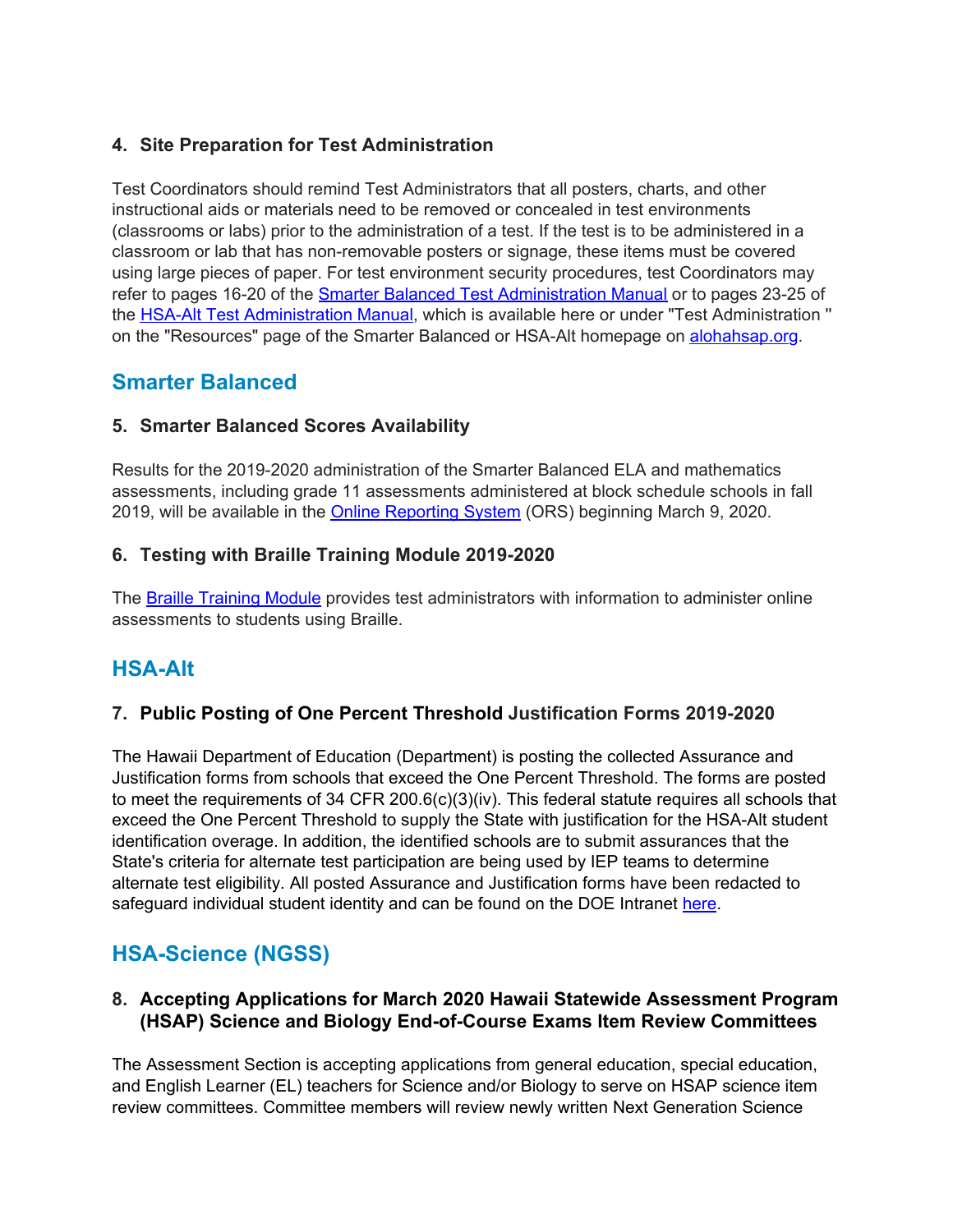Standards (NGSS) clusters (e.g., test items) from March 16 - 19, 2020. For detailed information about this opportunity, refer to the DOE [memo](https://hsa.alohahsap.org/core/fileparse.php/3388/urlt/Memo_Science-Item-Review-Mar2020.pdf) here. The deadline to submit the online application [\(http://bit.ly/Mar2020Science\)](http://bit.ly/Mar2020Science) is **Friday, February 28, 2020**.

# **The ACT**

### **9. ACT Materials Return**

Test coordinators should ensure that they have their materials ready for pickup by FedEx on February 26, 2020. Test coordinators should alert staff at the business office (or where materials are picked up and dropped off) that there are ACT materials for pickup by FedEX 2Day, not the usual Ground drivers.

### **10. ACT Extended Hours**

Beginning on Monday, February 24, 2020, the ACT will have extended customer service hours from 3:00 a.m. to 5:00 p.m. HST.

### **11. ACT Online Test Session Creation**

Test coordinators at schools administering the ACT online may begin creating test sessions on Friday, February 21, 2020. Test sessions must be set up prior to testing. Instructions may be found in the ACT [Administration](http://www.act.org/content/dam/act/secured/documents/pdfs/Admin-Manual-ACT-S&D-Online-Secured.pdf) Manual - Online Testing. Test coordinators may also call Customer Support at (800) 553-6244 ext. 2800.

# **WIDA ACCESS for ELLs**

### **12. Test Materials Returns**

The testing window for ACCESS for ELLs and Alternate ACCESS for ELLs closes on *Wednesday, February 26, 2020***.**

The deadline for UPS pickup of ALL secure test materials for return to DRC is **Friday,** *February 28, 2020*. Remember, if you do not have daily UPS pickup, you must call UPS to schedule the day before you need the pickup.

## **Technology Coordinators**

### **13. Windows 10 Updates**

The Smarter Balanced Secure Browser now officially supports Windows 10 version 1909 for student testing. Documentation in the technology guides will be updated shortly.

" 'A'ohe ulu e loa'a i ka pokole o ka lou - No breadfruit can be reached when the picking stick is *too short." (There is no success without preparation) - Hawaiian Proverb*